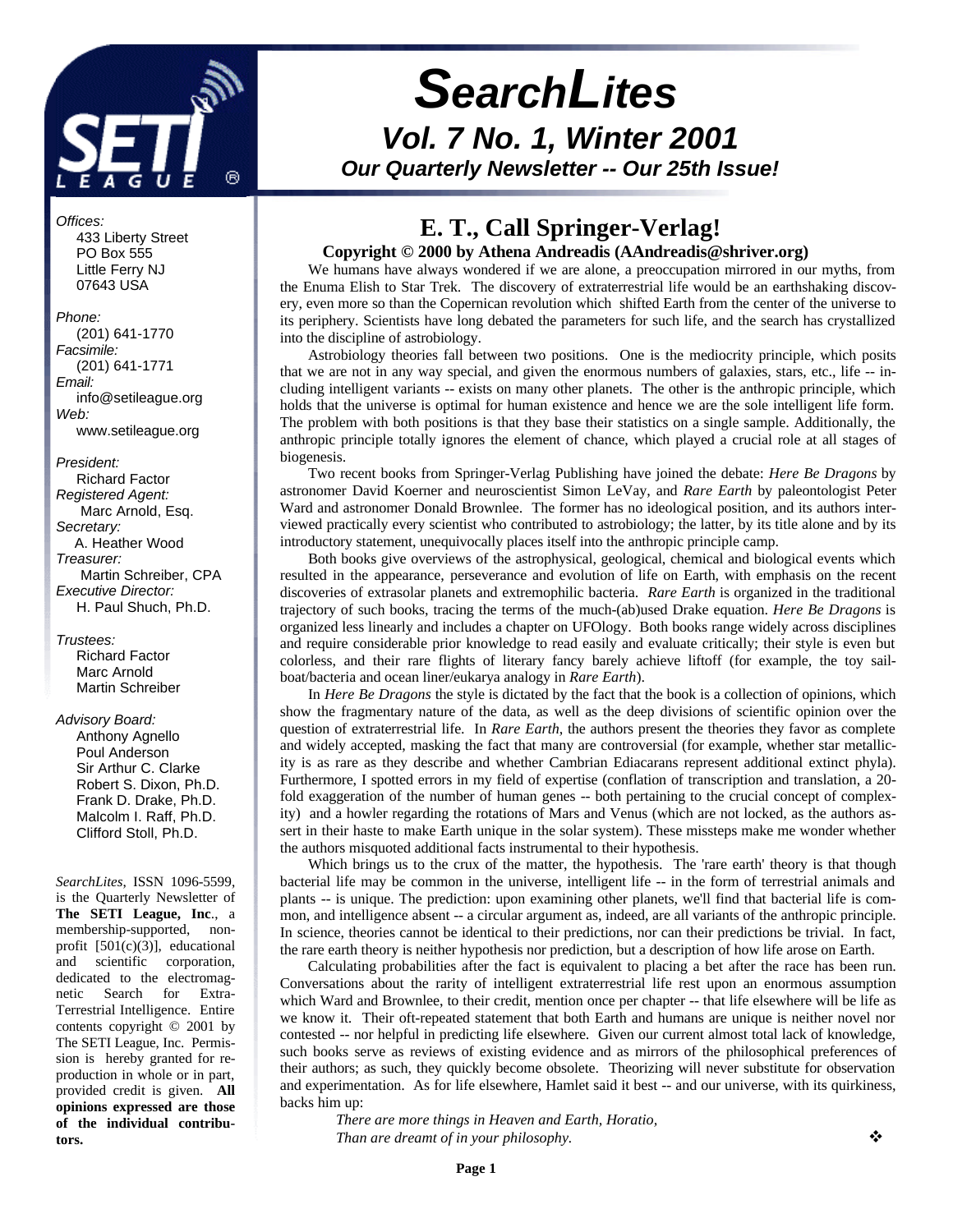**Book Review:**

## **After Contact**

#### **by Dr. Albert A. Harrison (New York: Plenum, 1997, ISBN 0-306-45621-4) reviewed by Melvin A. Lewis (m.lewis@ieee.org)**

Recent discoveries of extrasolar planets and possible (though disputed) indications of fossilized life on meteorites from Mars, along with strong hints of liquid water under the ice on Europa, shifts the odds in favor of likelihood of life elsewhere. But what about intelligent life?

Written by a SETI League member and professor of psychology, *After Contact* is a book that essentially explains what to expect and what to do in the minutes, hours, days and even years after an ET signal is received. Prof. Al Harrison details the anticipated reactions by the scientific community, government agencies, the clergy, and John Q. Public. He spends some time covering people's views on the possibility of extraterrestrial intelligence, and the value of searching. Harrison outlines how historical events show us how we might react to the detection of a signal.

Of special interest to SETI League members, is an entire chapter devoted to microwave observation, defining the search space, recognizing a hit, and understanding the limitations of a radio search. Elsewhere in his fascinating book, Harrison discusses messaging, transmission control and dealing with the time delay.

There is much nonsensational discussion on the very nature of possible ET life forms and our conceivable reactions to discovery of civilizations "out there." He approaches this topic from the perspectives of anthropology, political science, psychology, and sociology.

The book, in spite of the title, is not a sequel to the movie starring Jody Foster as Dr. Arroway. Nor is it a technical manual on how to set up a listening post. Rather, it provides insight and guidance on cultural issues, the meaning (in this context) of the term communication, and what constitutes intelligence, perception, and consciousness. There is a chapter on false alarms, but it sets the record straight about UFOs and abductions, not signal processing.

Harrison further speculates (and rightly so) on the human capacity to even discern a message from an advanced civilization. We might even ignore it as being background noise, it turns out. This could be a problem with a spread spectrum signal, for example. He also suggests that the ETs might live at a much different time rate, and the information in their messages would be beamed at perplexingly slow or blindingly fast rates. He also points out that, while we are convinced that we are numero uno, communications wise - here on Earth, we cannot expect to hold that position in the galaxy.

In this reviewer's opinion, Harrison is all too brief in his suggestions for building support for SETI; nonetheless, this is an excellent and optimistic book for the serious SETI enthusiast. His careful and thorough treatment of the topic, along with 25 small font pages of references, makes it an authoritative work, well worth the \$29 price (at 363 pages, hardcover, Plenum Press).  $\bullet$ 

### **First Announcement and Call for Papers: SETI League Technical Symposium and Annual Membership Meeting**

In accordance with Article IV, Section 1 of our duly approved Bylaws, as amended, the Trustees of The SETI League, Inc. hereby schedule our Seventh Annual Membership Meeting for 10 AM Eastern time on Sunday, April 29, 2001. This year, for the first time, the Annual Meeting will be preceded by a oneday SETI League Technical Symposium, which will run from 9 AM to 5 PM on Saturday, April 28, 2001. Both events will be hosted by the Engineering Department of The College of New Jersey, Trenton NJ. An informal SETI League dinner will be held Saturday night, at a place yet to be determined. Further details will be posted on The SETI League website as they become available.

We hereby solicit Technical Symposium presentations on SETI-related hardware, software, search strategies and philosophy. This notice serves as a first Call for Papers. Those SETI League members wishing to present a paper should email a proposed title and 100-word abstract to the executive director at n6tx@setileague.org, no later than 1 January 2001. Be sure to include your full name, affiliation, postal address, and email address. A formal Proceedings will be published for distribution at the Symposium. Camera-ready copy or suitable word processor files will be due no later than 1 March 2001. Instructions for submission of manuscripts will be sent to those submitting accepted abstracts, probably in mid-January.

As attendance by one percent of the League's membership constitutes a quorum, all members in good standing are encouraged to attend the Annual Meeting. Per Article IV, Section 3 of our Bylaws, written notice of this Meeting is being mailed to all members in good standing, not less than ten days nor more than sixty days prior to the meeting date. Members are encouraged to submit additional Old Business and New Business items for inclusion in the Agenda. Please email your agenda items to n6tx@setileague.org, no later than 1 March, 2001.  $\bullet$ 

#### **Bruno Nominations Now Due**

Nominations for the 2001 Giordano Bruno Memorial Award, The SETI League's highest honor, are due by 1 January, 2001. Named in memory of the Italian monk burned at the stake in 1600 for postulating a multiplicity of inhabited worlds, the Brunos are awarded for significant contributions to the art and science of SETI. Neither nominator nor nominee need be SETI League members, although a written nomination, citing the contributions of the nominee, is required.

The 2001 Bruno Award winner will be announced at our Seventh Annual Membership Meeting on Sunday, 29 April 2001. Past Bruno recipients include:

- **1996** Dr. D. Kent Cullers, WA6TWX
- **1997** Daniel Boyd Fox, KF9ET
- **1998** Ken Chattenton, G4KIR; Trevor Unsworth, G0ECP
- **1999** Noel Cedric Welstead, VK4AYW
- **2000** Dr. Stuart Kingsley

Please email your 2001 Bruno award nominations now to bruno@setileague.org, fax them to 1 (201) 641-1771, or mail them to SETI League headquarters.  $\mathbf{\dot{\cdot}}$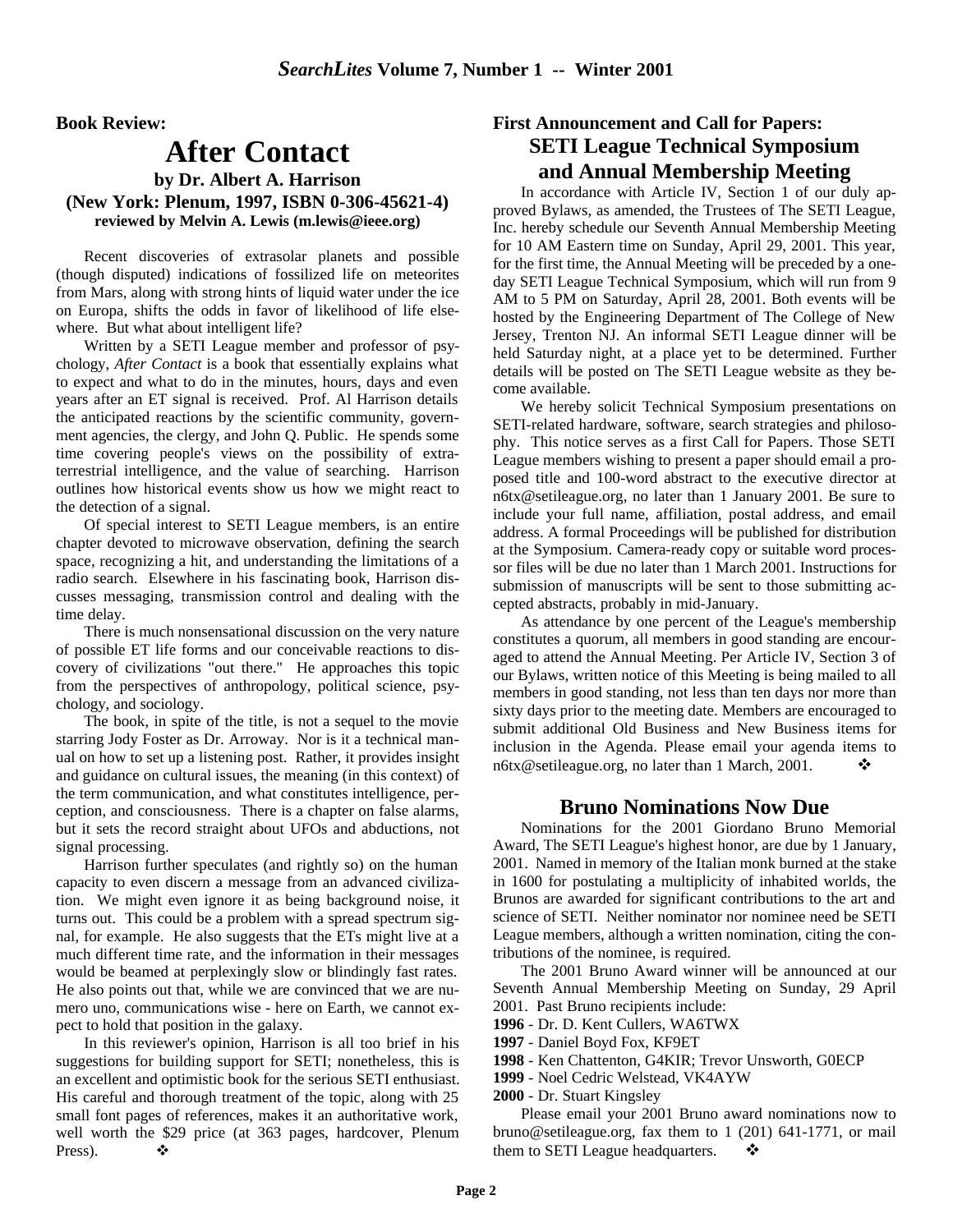### **What a Difference a Decade Makes by H. Paul Shuch, Ph.D, Executive Director**

 I've just finished reading *Are We Alone In The Universe?*  (ISBN 0-671-03892-3, 1999). When the initial version of this book (then titled *First Contact*) appeared in 1990, NASA was in the SETI business bigtime. Their proposed two-pronged project, budgeted at a modest \$12 million annually (about  $5¢$  per US citizen per year), included a sensitive targeted search of the nearest 1,000 sun-like stars, as well as a systematic all-sky survey of the entire cosmos for intelligently generated microwave emissions.

But how swift blow the winds of change! After having endured Sen. William Proxmire's notorious Golden Fleece Award, the searchers at NASA came to realize that SETI, at least in government circles, had become a four-letter word. Their ambitious search actually did go online in October of 1992, under the new designation HRMS (for High Resolution Microwave Survey). The subterfuge fooled no one in Washington. SETI by any acronym remained political suicide, and just one year later Congress pulled the funding plug on NASA's "hunt for little green men."

And had the story ended here, there would have been little reason for Ben Bova, Prof. Bill Alschuler and their colleagues to come up with *Are We Alone In The Cosmos?* Fortunately for its fans, SETI is the science that refused to die.

*Are We Alone* is a collection of eighteen essays, articles, and short stories dealing with the search for life in space. This revision retains some of the content of *First Contact* intact. Others of the original contributions appear in expanded and updated form. And a few new submissions grace the pages of this edition, which bears the timely subtitle "the search for alien contact in the new millennium."

Many of the authors contributing to this collection are well known to SETI enthusiasts. David Latham, Thomas McDonough, Frank Drake, Michael Klein, Tom Van Horne, Michael Papagiannis, Kent Cullers, Paul Horowitz, Michael Michaud and Philip Morrison are all household names within the very small family of radio astronomers. Other contributors, such as Ben Bova, Isaac Asimov, Hal Clement, David Bryn, Gregory Benford and Arthur C. Clarke, are icons in the world of science fiction. That no fewer than eight of the contributors belong to The SETI League should in itself make this book mandatory reading for fellow members.

*Are We Alone* shares with its predecessor the obligatory coverage of cosmology, planetology, the Drake Equation, and the Fermi Paradox. New this time around are discussions of such timely topics as the privatization of SETI, Optical SETI, Project Phoenix, the SETI@home experiment, and (most notably for readers of this review) The SETI League. Though by no means exhaustive (this is, after all, a collection of *short* essays), the additions add a sense of immediacy to what might otherwise be a sterile history.

Speaking of which, history will record that it was the original edition of this work that led to the formation of The SETI League. In their chapter "Individual Involvement," Kent Cullers and Bill Alschuler told of how amateur radio astronomers might contribute to SETI, and how coordination of amateur efforts

would be needed to promote quality and standardization. "No such organization currently exists," they wrote in *First Contact*. Four years later, The SETI League was cast from the mold they crafted in 1990. In reporting the emergence of The SETI League, the updated "Individual Involvement" chapter rightly claims its fair share of the blame for our existence.

Appendix A to *First Contact*, titled "Amateur Equipment for SETI," outlined the basics for pulling together an effective amateur radio telescope. That book recommended that interested amateurs employ the then-new Icom 7000 receiver. If that particular designation rings familiar to SETI League members, it is because the Icom 7000 was the receiver of choice for the first half-dozen Project Argus stations. In fact, it would be fair to say that Appendix A formed the basis for *The SETI League Technical Manual*. His many other accomplishments notwithstanding, this fact alone qualified Cullers for the very first Giordano Bruno Award, which he received from The SETI League in 1996 .

It is worth noting that Appendix A to *Are We Alone* also discusses amateur SETI gear, from the contemporary perspective. I am pleased that in this version, Cullers and Alschuler refer readers to The SETI League website for information on selecting their required hardware and software. So it seems we've come full circle.

What a difference a decade makes!  $\cdot$ 

# **SETI League Leader Joins**

# **International Science Committee**

**RIO DE JANEIRO, BRAZIL..,** October, 2000 -- The head of a leading association of amateur radio astronomers has joined the international scientific body which plans for the eventuality of extraterrestrial radio contact. H. Paul Shuch, executive director of the nonprofit SETI League, Inc., was appointed to serve on the SETI Post-Detection Subcommittee of the International Academy of Astronautics, at last week's International Astronautical Congress in Rio de Janeiro, Brazil. Under Shuch's leadership, The SETI League's 1,200 members in sixty countries search for credible optical and radio evidence of intelligent life in space.

"Scientific rigour is important to amateur and professional observers alike," notes Prof. Ray Norris, the Australian astrophysicist who serves as the Subcommittee's chairman. "The amateur community brings resources which will greatly aid the SETI endeavour. Dr. Shuch's participation on this committee will strengthen our tradition of close collaboration between the amateur and professional SETI communities."

In addition to his scientific credentials, Dr. Shuch is a lifelong amateur radio operator, a noted microwave experimenter, and a leader in the amateur communications satellite community. A retired engineering professor, he was tapped to head up The SETI League at its inception in 1994.

SETI scientists seek to determine through microwave and optical measurements whether humankind is alone in the universe. Since Congress terminated NASA's SETI funding in 1993, The SETI League and other scientific groups have been attempting to privatize the research.  $\bullet$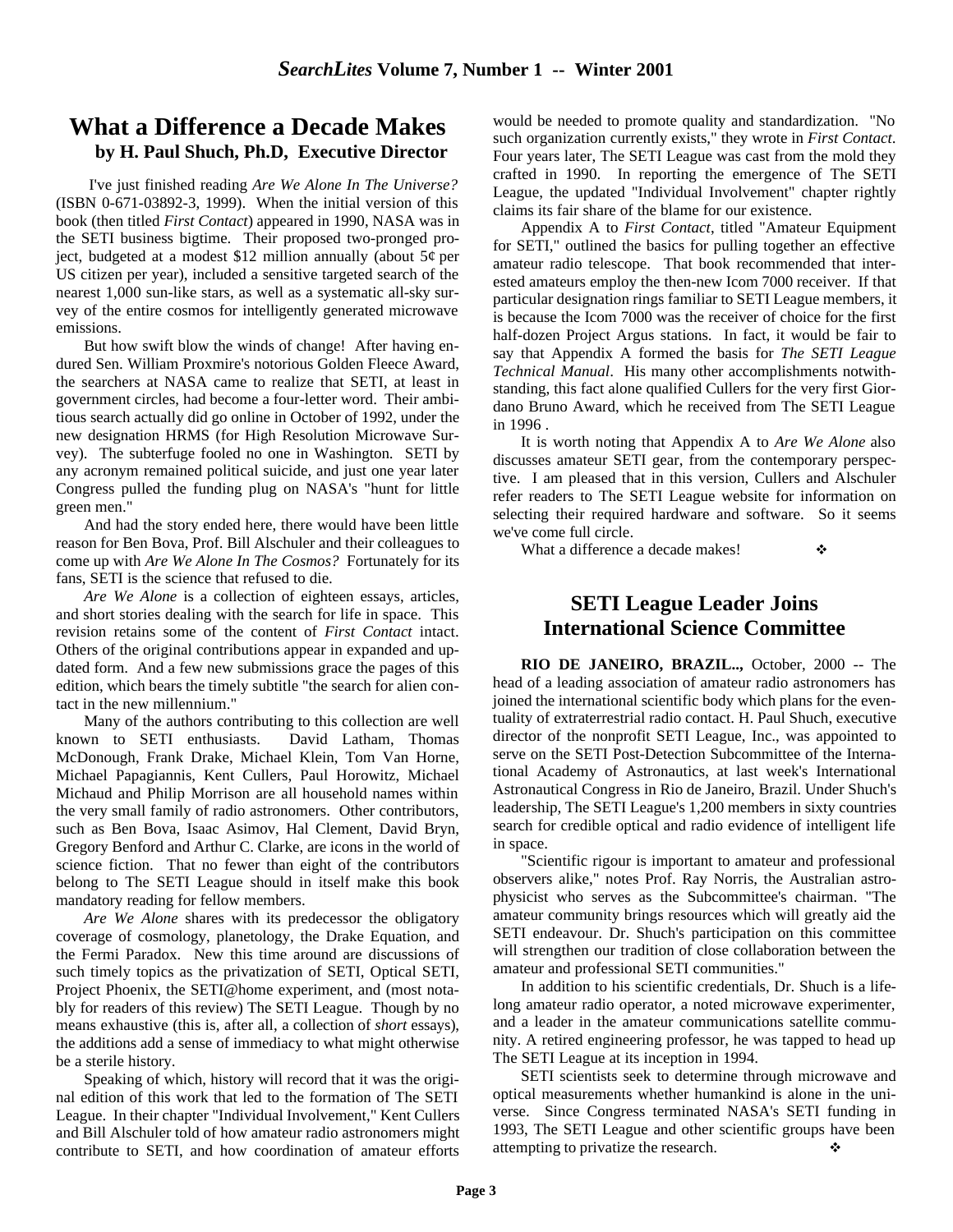#### *Guest Editorial:*

### **E.T. or Alien?** *The Character of Other Intelligence* **by David Darling, Ph.D. (darling@uslink.net)**

Science fiction has envisaged the possibility of everything from kind, wise, and even cute extraterrestrials, like *E.T.*, to utterly malicious, scheming monsters, like Giger's *Alien*. On balance, ever since H. G. Wells unleashed his marauding Martians, the fictional creatures from "out there" have tended to be of the usurping, death-ray variety - not surprisingly, since this makes for a more compelling plot. But if we do encounter other intelligences among the stars, will they in reality prove to be friendly or hostile?

A poll conducted by the Marist Institute in 1998 suggested that 86 percent of Americans who think there is life on other planets believe it will be friendly. Similar optimism has been expressed by many prominent figures in SETI, including Frank Drake, Philip Morrison, and Carl Sagan. An argument in favor of alien beneficence is that any race which has managed to survive the kind of global crises currently facing humanity (and which presumably confront all technological species at some stage in their development) is likely to have resolved the sources of conflict we still have on Earth. Morrison, for instance, doubted that advanced societies "crush out any competitive form of intelligence, especially when there is clearly no danger." Similarly, Arthur C. Clarke has stated that: "As our own species is in the process of proving, one cannot have superior science and inferior morals. The combination is unstable and selfdestroying."

However, there can be no assurance on this point. After all, human beings appear to have made little progress, over the past two millennia or so, toward eliminating or controlling their aggressive tendencies. And there is no reason to suppose we shall change much in this respect over the next few centuries, during which time we may well develop the means of reaching the stars. Those who are pessimistic about the general nature of extraterrestrials argue that Darwinism, and its fundamental tenet "survival of the fittest," virtually guarantees that any advanced species will be potentially dangerous. Michael Archer, professor of biology at the University of New South Wales, Australia, has put it this way: "Any creature we contact will also have had to claw its way up the evolutionary ladder and will be every bit as nasty as we are. It will likely be an extremely adaptable, extremely aggressive super-predator."

Perhaps the most reasonable assumption, in the absence of any data, is that, just as in our own case, the potential for good and evil will exist in every intelligent extraterrestrial race. Civilization is unthinkable without some measure of compassion, and yet how could a species that had emerged successfully after several billion years of live-and-let-die biological competition not also possess a ruthless streak? The question is surely not whether any advanced race we may meet among the stars is capable of aggression - it certainly will be unless it has genetically or otherwise altered itself to be purely pacific - but whether it has learned to override its more basic instincts. Bear in mind, too, the variation in character that can exist between individuals within a species. Will the first representative of an alien race that we encounter be a Hitler or a Gandhi?

# **One Hundred Up, 4900 To Go!**

#### A *Project Argus* Update

The SETI League, Inc. launched its *Project Argus* all-sky survey in April 1996, with the ambitious goal of real-time allsky coverage. This SETI experiment is unique in that it employs the talents and energies of thousands of dedicated amateur radio astronomers worldwide. In its first four years, *Project Argus* has grown from five small prototype radio telescopes to one hundred operational stations, with hundreds more under construction. We are still decades away from our projected 5,000 stations able to see in all directions at once. Nevertheless, much has been learned about how to build radio telescopes on the cheap, operate them with the utmost of professionalism, and interpret received data with scientific rigor.

A paper presented by Dr. Shuch to the  $51<sup>st</sup>$  International Astronautical Congress in October reviews the design criteria of the basic *Project Argus* station, and shows how it achieves sensitivity on a par with the very best professional facilities of a quarter century ago. The challenges of signal verification and global participation are discussed. Several interesting candidate signals are shown (none of which passed our rigorous tests for intelligent extra-terrestrial origin). An extrapolation of current *Project Argus* technology into the next few decades demonstrates the evolutionary nature of amateur radio telescopes and their power in a coordinated global search.  $\bullet$ 

#### **SETI League Receives Moonbounce Grant**

**LITTLE FERRY, NJ..,** August, 2000 -- The SETI League, Inc., nonprofit leaders in the search for life in space, has received a Small Equipment Grant from the American Astronomical Society, to help it construct a transmitter to bounce microwave signals off the surface of the moon. The project, titled "A Lunar Reflective Test Beacon for Radio Astronomy and SETI," will enable amateur and professional radio astronomers alike to calibrate their receiving systems, by providing a stable reference signal emanating constantly from a known point in the sky.

The SETI League's 1200 members in sixty countries have collectively assembled 95 small radio telescopes, constructed by individual members out of discarded satellite TV dish antennas, along with sensitive microwave receivers and powerful home computers. Traditionally, radio telescopes are used to study the structure of the universe by analyzing microwave radiation emitted by natural astrophysical phenomena. In the SETI application, it is artificial radiation from other technological civilizations that the telescopes seek to identify. In either case, test signals, such as the one to be provided by the moonbounce beacon, enable radio astronomers to confirm the proper operation of their equipment.

The SETI League's grant application was accompanied by letters of support from the Planetary Society, the Californiabased SETI Institute, and the National Radio Astronomy Observatory. "With the support of our colleagues, plus this generous assistance from the AAS," comments SETI League executive director H. Paul Shuch, "we should be ready to start bouncing interesting microwave signals off the lunar surface early in  $2001$ ."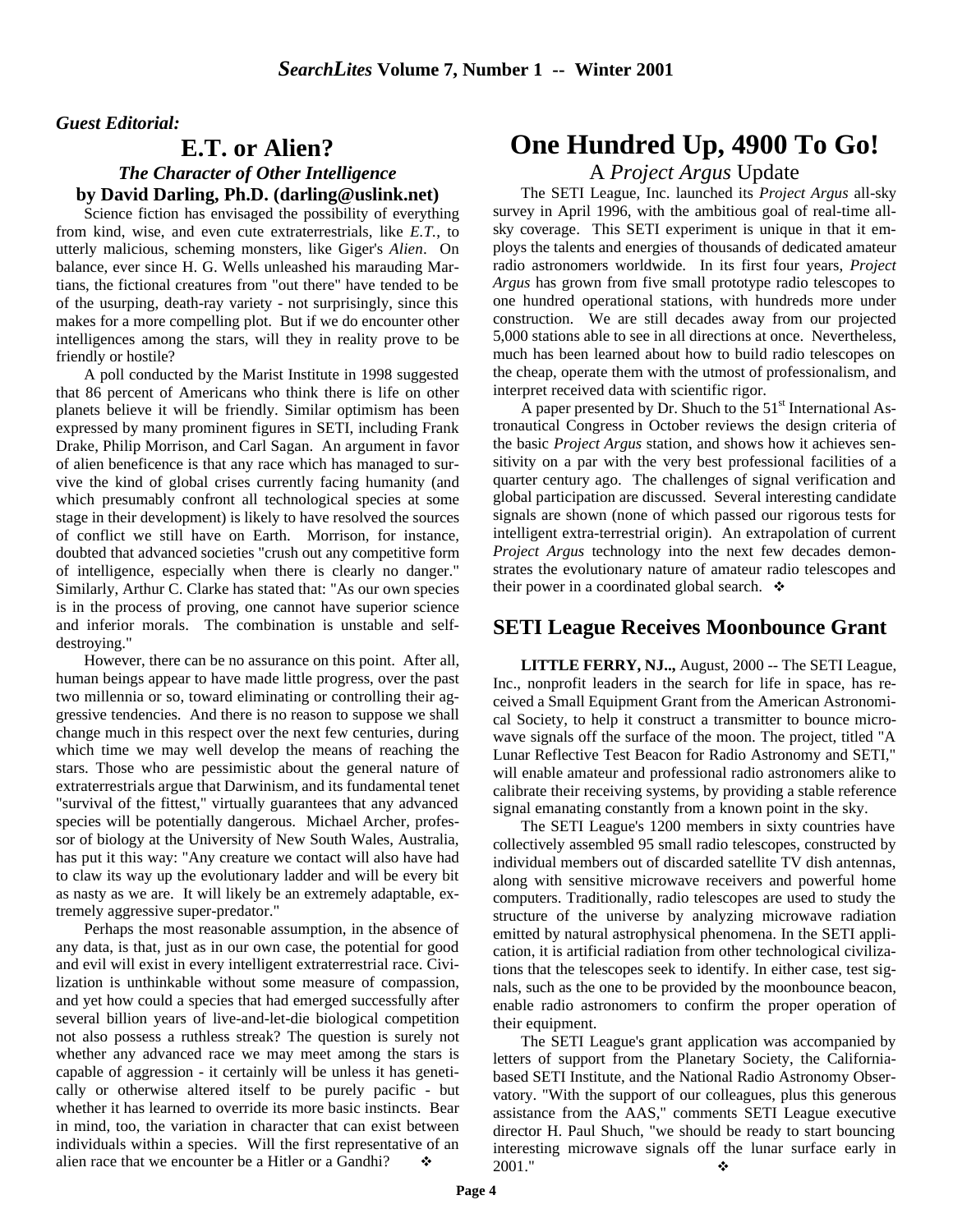# *Extracom* **Not Representative of Brazilian SETI Community by Mauro J. Cavalcanti and Claudio Brasil**

Recently, you may have seen in the SETI news mention of a Brazilian group of amateur astronomers prepared to launch "Extracom," an Active SETI effort that they claim is "the first private extraterrestrial communication initiative." Their initial announcement proclaimed that "it is time to join the great galactic community. It is time to speak freely from Earth to the whole universe." Extracom spokesman Mr. Eraldo B. Marques says of the project:

 We wanted to shine a little light in the heads of those who might never have thought of it (if we can do it in Brazil, just imagine what you can do on the right side of the map!)...

 We think it is a selfish position and a waste of precious time just to be waiting for a message (from the ETI's Extracom) while not giving out anything in exchange ... Had a project like ours been launched by Frank Drake's team in the late 60's, we could be closer to the moment of receiving a reply by now.

 EXTRACOM ... expresses a legitimate and sincere desire of doing something great and meaningful, in an independent way. You can call it a liberal enterprise designed to celebrate the individual freedom.

 We are ... a group of passionate free thinkers and private researchers. One of our manifest goals is exactly to be an off-academy group.

The authors are involved in SETI research here in Brazil for several years. One of us (Claudio Brasil) is the official Brazilian Regional Coordinator of The SETI League, with a Web page indexed in the main Brazilian search engines and regular appearances in the press. He also edits "Comunidade SETI," the first (and, as far we know, the only) SETI newsletter in Brazil. Mauro Cavalcanti maintains the **Toucan\*** Web site on SETI & Exobiology, lauched in 1998. We have been in frequent contact with each other over the last two years, but had never heard about the "Extracom" project or the GIRA group until recently, nor has anyone from that group contacted us.

We hereby state that the "Extracom" group does *not* represent the full SETI community in Brazil and that we do *not* endorse the positions of that group at all. We welcome collaborative work and are open to cooperate on a constructive basis with anyone committed to serious SETI research here in Brazil, but cannot agree with the positions stated by that group.

We are strongly committed to a professional approach to SETI, holding an academic, scientifically well-founded, view of the subject. Besides the above mentioned newsletter edited by Claudio Brasil, we are also currently engaged in the preparation of a multiauthored volume on SETI, which will be the first book of the genre in Brazil. Therefore, we do NOT want to keep an "off academy" position, and indeed are both working full time (while not in SETI research, unfortunately!) at large public re-

search institutions. (Claudio Brasil is a physicist at *Instituto de Pesquisas Energeticas e Nucleares*, Universidade de Sao Paulo; and Mauro Cavalcanti is a fellow research biologist at *Museu Nacional*, Universidade Federal do Rio de Janeiro).

We do *not* agree that the current SETI research (both microwave and optical) is a "selfish position and a waste of precious time." We also want to fully honor the pioneering efforts of Dr. Frank Drake, and it is our firm hope that someday in the (near?) future his Project Ozma will be enlisted among the greatest scientific efforts of all times (if not for its results, for it having laid the foundations of the truly scientific SETI.)

While we also share "a sincere desire of doing something great and meaningful," we do **not** want to do so in an "independent way." Cooperation and concerted efforts are truly essential in an activity of such overwhelming importance as SETI. We see science (including scientific SETI) as a worldwide collective enterprise, and not as "a liberal enterprise designed to celebrate the individual freedom" of someone (THAT would be a "selfish position"!). As a constructive human activity, science "celebrates the individual freedom" by recognizing each true contribution made by a scientist to the mankind's knowledge pool, after a quite healthy process of peer-reviewing and careful evaluation and independent confirmation of every bit of evidence. As Carl Sagan (and, by the way, several of the major philosophers of science) pointed out, this is what makes science a self-correcting enterprise and clearly distinguishes it from religious belief.

In this connection, it is our opinion that such "independent" SETI initiatives as Project Phoenix, Project Argus, and COSETI should not be misunderstood and overstated as "liberal enterprises designed to celebrate the individual freedom," as they are indeed a consequence of the regrettable lack of official support to SETI research by the major public scientific institutions. We therefore endorse all initiatives to restore public support to scientific SETI, such as the Petition to Restore NASA SETI Funding issued by Tobias Daniel Wabbel, seen in an earlier issue of this Newsletter.

Furthermore, we feel that initiatives involving "active contact" are not in accordance with the *Decision Process for Examining the Possibility of Sending Communications to Extraterrestrial Civilizations* document drafted by the IAA SETI committee, which explicitly states:

 No communication to extraterrestrial intelligence should be sent by any State until appropriate international consultations have taken place. States should not cooperate with attempts to communicate with extraterrestrial intelligence that do not conform to the principles in this Declaration ... if a decision is made to send a message to extraterrestrial intelligence, it should be sent on behalf of all humankind, rather than from individual States.

We think these recommendations should apply not only to individual States but also to private organizations and individual persons.

Last, but hopefully not least, we also do not believe that a map has any "right sides" (what is the "right side" of a planet, anyway?).  $\blacklozenge$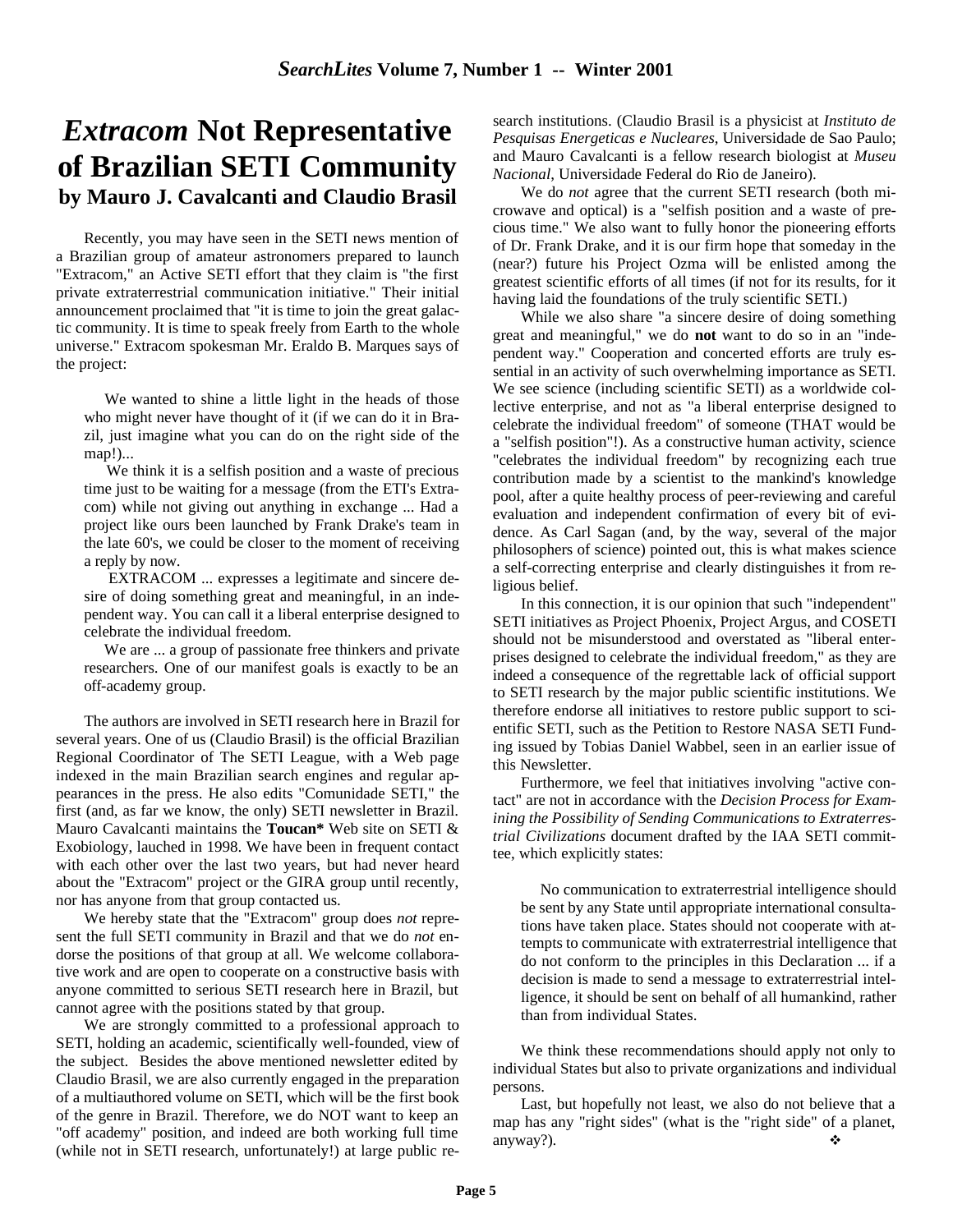### *Software Corner:* **SETISEARCH - An open source real-time SETI program for Linux**

#### **By Jenny Bailey (email: jennyb@jsquared.co.uk)**

There are many FFT programs available, and some designed specifically for SETI use. I have started setisearch with specific reasons in mind.

- Open source: much of the code should be reusable under any O/S. This can be used as a library for anyone else's project.
- Modularized: the program can easily be modified for other input - such as external DSP card.
- Separate display: my plans to use a remote telescope for piggy-back SETI, the data processing can be done close to the telescope, and the display can be seen over an internet connection.
- Language: ok, so I should have used  $c++$ , however I am more familiar with c and I wanted to finish this sooner rather than later. Further to this, I have been persuaded to compile the program with  $g++$  (GNU c++) because the warning messages are more pedantic.

#### **Intended audience**

This program is not another SETIFOX - an excellent SETI program written by Dan Fox for SETI for use with DOS or Windows. However, I dream that setisearch will be the equivalent Linux package in a couple of years.

Initially I hope that Linux enthusiasts will overcome the hurdles to get this program installed and working (this is not for the faint-hearted). As the program matures - it will become more user friendly and also distributed as an rpm (or .deb or whatever - we don't go in for distribution wars here.)

There is a lot of techie ability and enthusiasm in the Linux community and drawing some of this towards the SETI community would be no bad thing.

#### **Functionality**

The functionality will become available in Phases:

*Phase 1 - Basic operation*

- Supports SB16 compatible in mono mode using Linux /dev/dsp interface
- AGC of input signal using mixer level control
- Two-buffer arrangement to reduce data loss when windowing
- Calculate target position (RA and Elevation) in real time
- Normalize mode to flatten receiver audio path response
- Averaging and Peak detection
- Logging of 'Hits'
- Separate display program connects to main program via socket (could be over network/ internet)
- documentation

*Phase 2 - Useful Functionality*

- Frequency scanning to IC-R7000, FX5000 and any other radios that I can get hold of
- **Stereo**
- Single Linux floppy distribution see Mulinux, LRP etc.
- Hard programmed response on signal detection Alarms, aerial movement - all by waggling parallel port • rpm distribution
- *Phase 3 Customizable Response*
	- Simple programming interface to add new radio protocols ( for scanning )
	- Simple customizable actions on receipt of signal move aerial, frequency, send email, fax etc.
	- Support more than one soundcard

*Phase 4 - Increased Capacity*

Interface to sharc development kit - for more bandwidth

#### **Design**

Audio is taken from the /dev/dsp device. This is the soundcard A/D converter and it is programmed to supply a stream of 16 bit words. The hardware and data management of /dev/dsp is taken care of by the Linux Kernel.

The first problem was that this device will supply data at the sample rate (default 8000 samples/second), and then, once the program wanders off to process these results, any further data from this device is lost for the duration of the calculation. It was therefore decided that the program should be multithreaded. *Reading Thread:*

Data is taken in from /dev/dsp in a block size of fftlength/2. This thread blocks until the required length of data is received. This buffer is then marked as full.

*Processing Thread:*

Consider an example in which we use an fftlength of 1024 bytes. As each fft is performed on two samples ( to recover some of the data loss due to windowing ), the sample size is 512. The soundcard is in 16 bit mode, so each buffer consists of words.

An FFT and bit reverse is performed on the target buffer. This buffer consists of both real and imaginary parts (each stored as float). Real magnitude values of the sampled waveform are stored in the real part of the array, imaginary parts are set to zero.

After the FFT and bit reverse, the bin level consists of both real and imaginary parts. The magnitude is the square root of the sum of the real (squared) and imaginary (squared) parts. The phase information can be discarded (unless anyone can think of a good use for it).

We don't bother with the squared root, as this is unnecessary because we are looking for relative peaks. A number of these results are added into the average buffer, and then divided by the average number (probably unnecessary again).

The normalizing process is designed to take a standard receiver response (peaking at 1KHz, tailing off to each side because of receiver filtering) and flatten it where possible, and removing response where there is not enough level. This will greatly help the peak detection.

Normalizing involves running setisearch for a few minutes (on the target receiver with no signal) to get a nice noise response. This response is then saved in a file. The contents of this file are then used to 'flatten' the receiver response.

This paper is intended as a brief introduction only. Further information about setisearch, along with downloadable opensource code, is available online, at <http://www.setisearch.org>.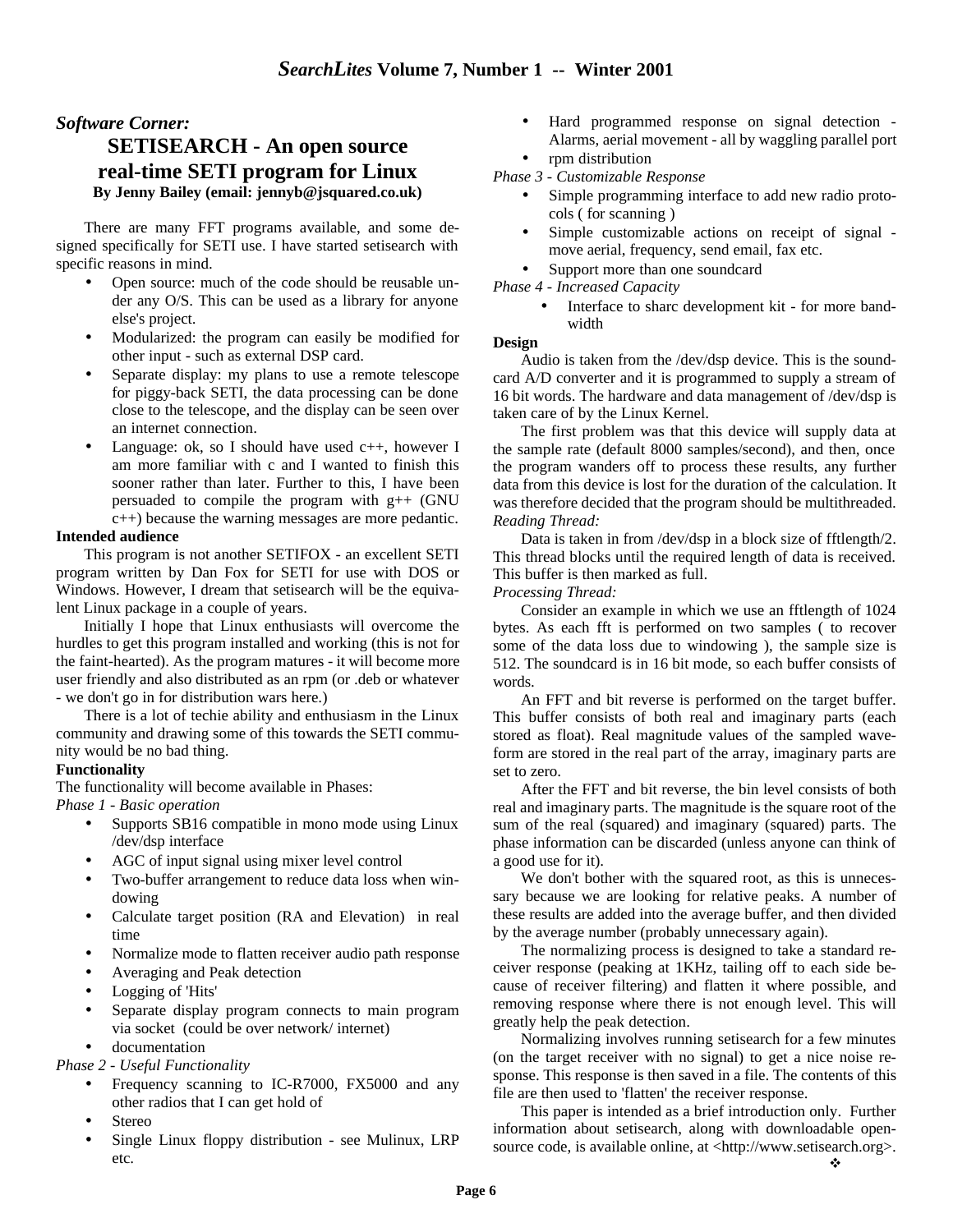# *Hardware Corner:* **SETI Range Revisited**

**by Malcolm C. Mallette (mallettem@home.com)**

There has been much recent speculation on The SETI League's various email discussion lists of the SETI range of radio telescopes.

To determine the SETI range of radio telescopes, it is necessary to make assumptions about the transmitter power and dish size of the ETI's transmitting system. Planetary radar is one use of radio that ETI is unlikely to find a substitute for. By determining the power into the Arecibo dish necessary to have a planetary radar system capable of determining the exact orbit of an asteroid at a reasonable distance from Earth, it is possible to determine the power level and dish size that would give a reasonable ETI the ability to safeguard its planet by knowing the exact orbit of asteroids that might strike the planet. Using that information, I calculated the range of small SETI dishes in theory in the article Small Parabolic Dish Antennas and SETI, which was published in the November/December 1996 issue of Radio Astronomy, the journal of the Society of Amateur Radio Astronomers. I have received no comments indicating an error in the article.

However, knowing the range of a small dish antenna in theory does not mean that you know the actual range of a particular real dish when used for SETI. Real dishes are not perfect in shape, are not perfectly 100 percent (or even 50 percent) illuminated, and are subject to interference. When we had the radio telescope at the University of Indianapolis running, in a high interference area, it was necessary to determine its range in a SETI project.

It is possible to determine the SETI range of a real radio telescope by determining the flux of the smallest object it can observe. How to do that is explained in *Radio Telescopes, A Simple Method of Comparing Their Performance and Determining Their SETI Range,* published in March/April 2000 Radio Astronomy. A copy of that article is also on The SETI League website. It should be noted that the first article is pure theory, based on an ideal dish with 50 or 60 percent illumination and no interference! The later article is the practical one.

The only critical comment I received about the later article was a suggestion by a radio astronomer at Arecibo, who had just been employed by the SETI Institute. He claimed that the radio astronomy (not SETI) formula for the minimum detectable flux I had used from Radio Astronomy, 2nd edition, by John Kraus, did not take into account determining the detection of a minimum flux by examination of the graph of the data over a period of time before, during and after the minimum detectable flux was in the beamwidth of the dish. He considered that to be a kind of visual integration of the data beyond the electronic integration time. I found that critical comment to be without merit, considering the graph which is Fig 3-15, in Radio Astronomy 2nd edition. That graph shows a typical radio telescope record of the minimum detectable flux as a graph of data before, during and after the minimum flux was in the beamwidth of the dish. See the development of the formula for minimum detectable temperature variation and minimum detectable flux at page 3-44 of Radio Astronomy, 2nd edition.

I hope these articles, especially the latter, are helpful to those considering using a radio telescope for SETI. I would ask anyone who actually analyzes the possibility of using a particular radio telescope for SETI and finds it is not adequate to consider using a larger dish instead of giving up on the search. The inadequate radio telescope will be great for learning radio astronomy techniques and related matters in preparation for the day the large dish is acquired.

## **Event Horizon**

SearchLites' readers are apprised of the following conferences and meetings at which SETI-related information will be presented. League members are invited to check our World Wide Web site (www.setileague.org) under *Event Horizon*, or email to us at info@setileague.org, to obtain further details. Members are also encouraged to send in information about upcoming events of which we may be unaware.

**January 1, 2001:** The 21st Century *Really* Begins

**January 12 - 14, 2001:** *Arisia '01*, Boston MA.

**January 22 - 24, 2001:** *OSETI III*, Third International Conference on Optical SETI, San Jose CA.

**February 16 - 18, 2001:** Boskone 38, Framingham MA.

**March 2 - 4, 2001:** *Contact 2001*, Santa Clara CA.

**April 21, 2001:** Third annual SETI *League Ham Radio QSO Party*, 14.204 MHz.

**April 28 - 29, 2001:** SETI League *Technical Symposium* and *Annual Membership Meeting*, Trenton NJ.

**May 18 - 20, 2001:** *Dayton Hamvention*, Dayton OH.

**May 25 - 28, 2001:** *Balticon 35*, Baltimore MD.

**July 26 - 29, 2001:** *Central States VHF Conference*, Ft. Worth TX.

**August 30 - September 3, 2001:** *Millennium Philcon* World Science Fiction Convention, Philadelphia PA.

**October 1 - 5, 2001:** *52nd International Astronautical Congress*, Toulouse, France.

**October 5 - 6, 2001:** *19th AMSAT Annual Meeting and Space Symposium*, Atlanta GA.

**October, 2001 (date TBA):** *Microwave Update*, San Jose CA.

**May 17 - 19, 2002:** *Dayton Hamvention*, Dayton OH.

**August, 2002 (date TBA):** *Bioastronomy '02*, Hamilton Island (Great Barrier Reef), Australia.

**October, 2002 (date TBA):** *Microwave Update*, Washington DC.

**May 16 - 18, 2003:** *Dayton Hamvention*, Dayton OH.

**October, 2003 (date TBA):** *Microwave Update*, Seattle WA.